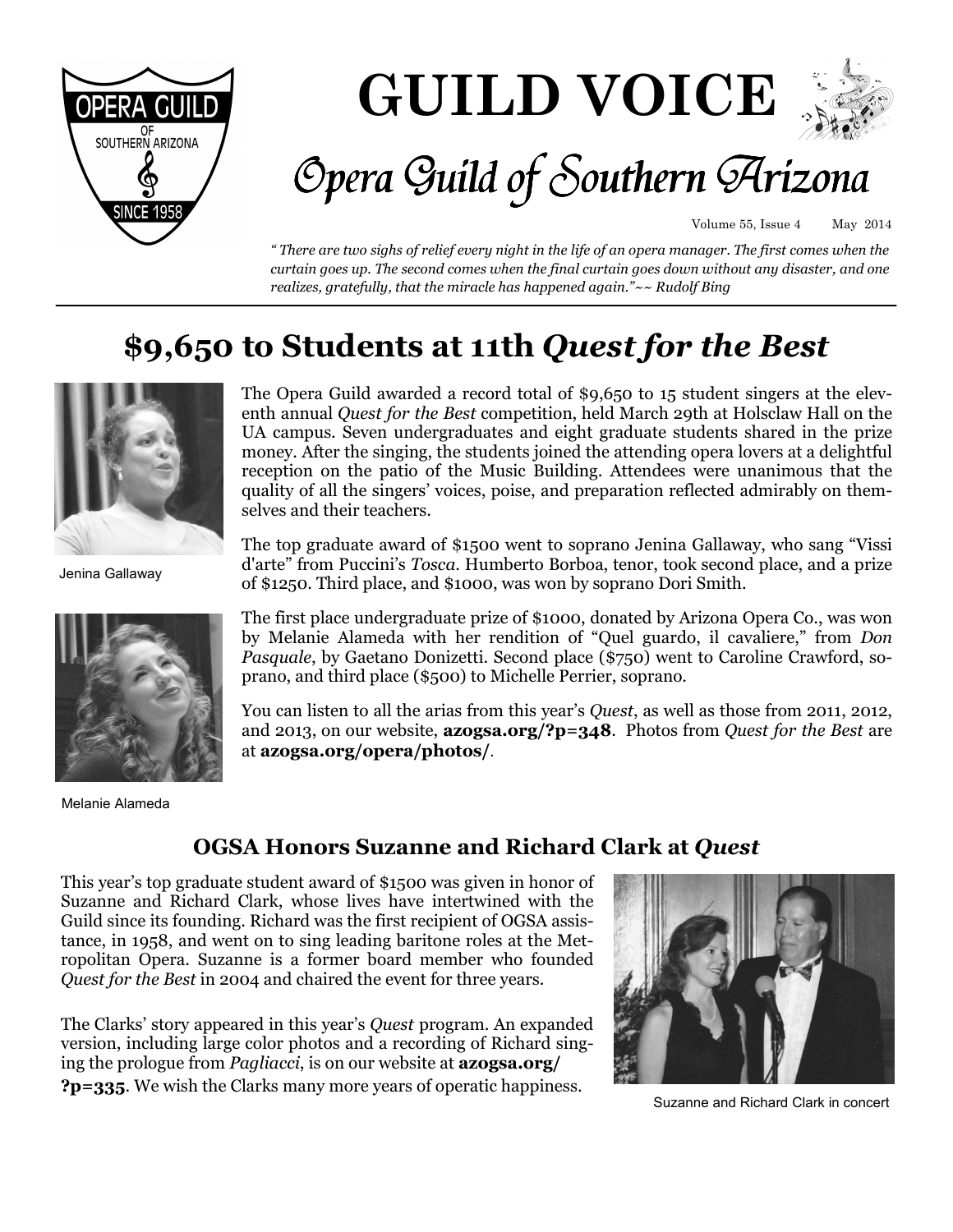Page 2 **GUILD VOICE-Opera Guild of Southern Arizona Volume 55, Issue 4**

### **OGSA OPERA PREVIEWS 2014-2015**

**Say Hello to Opera 3:00 pm see dates and days listed below** 

Oro Valley Library, 1305 Naranja Ave,. (594-5580)

October 8 (Wednesday)—*Cruzar la Cara de la Luna*

November 12 (Wednesday)—*Rigoletto*

January 20 (Tuesday)—*Eugene Onegin* 

February 24 (Tuesday)—*Die Zauberflöte* (*The Magic Flute*)

April 8 (Wednesday) *The Daughter of the Regiment*

#### **Brown Bag Opera—Fridays at Noon**

Grace-St. Paul's Episcopal Church 2331 E. Adams St. (327-6857)

Bring a lunch. We offer free dessert, coffee, and tea.

October 10—*Cruzar la Cara de la Luna* November 14—*Rigoletto* January 23—*Eugene Onegin* February 27—Die *Zauberflöte (The Magic Flute*) April 10*—The Daughter of the Regiment* 

### **Board of Directors 2014-2015**

| Carol Garrard                       |
|-------------------------------------|
| Judi Hasbrouck                      |
| 2nd Vice President Betty Allen      |
| 3rd Vice President Frank Finkenberg |
| Cynthia Hagerman                    |
| Jeanette Frazier                    |
|                                     |

### **Members at Large**

| Philippe Bodin        | Patrick Schifano      |
|-----------------------|-----------------------|
| Mary Casady           | <b>Susan Stokes</b>   |
| <b>Corinne Milton</b> | <b>Stokes Tolbert</b> |

We say goodbye to Felicia May, secretary and former president, who has retired from the board. We will miss her good nature and smiling face. She has agreed to stay on as historian.

### **Welcome New Members**

These members have joined since we printed the Member Directory and the last newsletter. Please add them to the back page of your Member Directory.

| 609-468-1227    | French, Nancy<br>5381 E Mission Hill Dr                   | 85718     |
|-----------------|-----------------------------------------------------------|-----------|
| 743-5025        | Garcia, Rosie<br>3557 N Tin Star                          | 85745     |
| 299-3919        | Jacobson, Joan T<br>5645 N Campbell Ave                   | 85718     |
| 299-4713        | Muscat, Anthony & Rachel<br>6420 E Placita Acambay        | 85750     |
| 505-820-2212    | Quirk, Deborah<br>57 Vista Redonda Rd<br>Tesque, NM       | 87574     |
| 325-3223        | Roberts, Arnold & Margaret<br>1776 S Palo Verde #0-15     | 85713     |
| 818-2315        | Sanders, Doug & Kathi<br>1521 E Placita Abeja             | 85739     |
| 777-4165        | Shivack, Judy<br>3750 N Country Club, Unit #75            | 85718     |
| 299-3937        | Sonnet, Virginia<br>5745 N Camino Real                    | 85718     |
| + Honorary Life | $\blacktriangleright$ Benefactor<br>$\blacklozenge$ Donor | s Student |

### **In Memoriam**

#### **Mary Kathryn Bramley**

7/31/1923 - 3/20/2014



Katrin, as friends knew her, was born in Wheeling, West Virginia, was raised in Cleveland, Ohio, and was married to Phillip James Bramley on September 19, 1945. They celebrated 65 happy anniversaries together.

Katrin began singing as a little girl and never stopped. Whether it was an aria from a favorite opera, a Schumann song cycle, a hymn at church, or to a tune playing on the radio, her beautiful lilting mezzosoprano voice was sure to ring out. She was a longtime member the Opera Guild, and was active in the arts community in Tucson, where she enjoyed and supported Arizona Opera, Tucson Symphony Orchestra, Arizona Theatre Company, Invisible Theatre Company, and student productions at the UofA. Her family thinks it's fitting that she died on the first day of spring.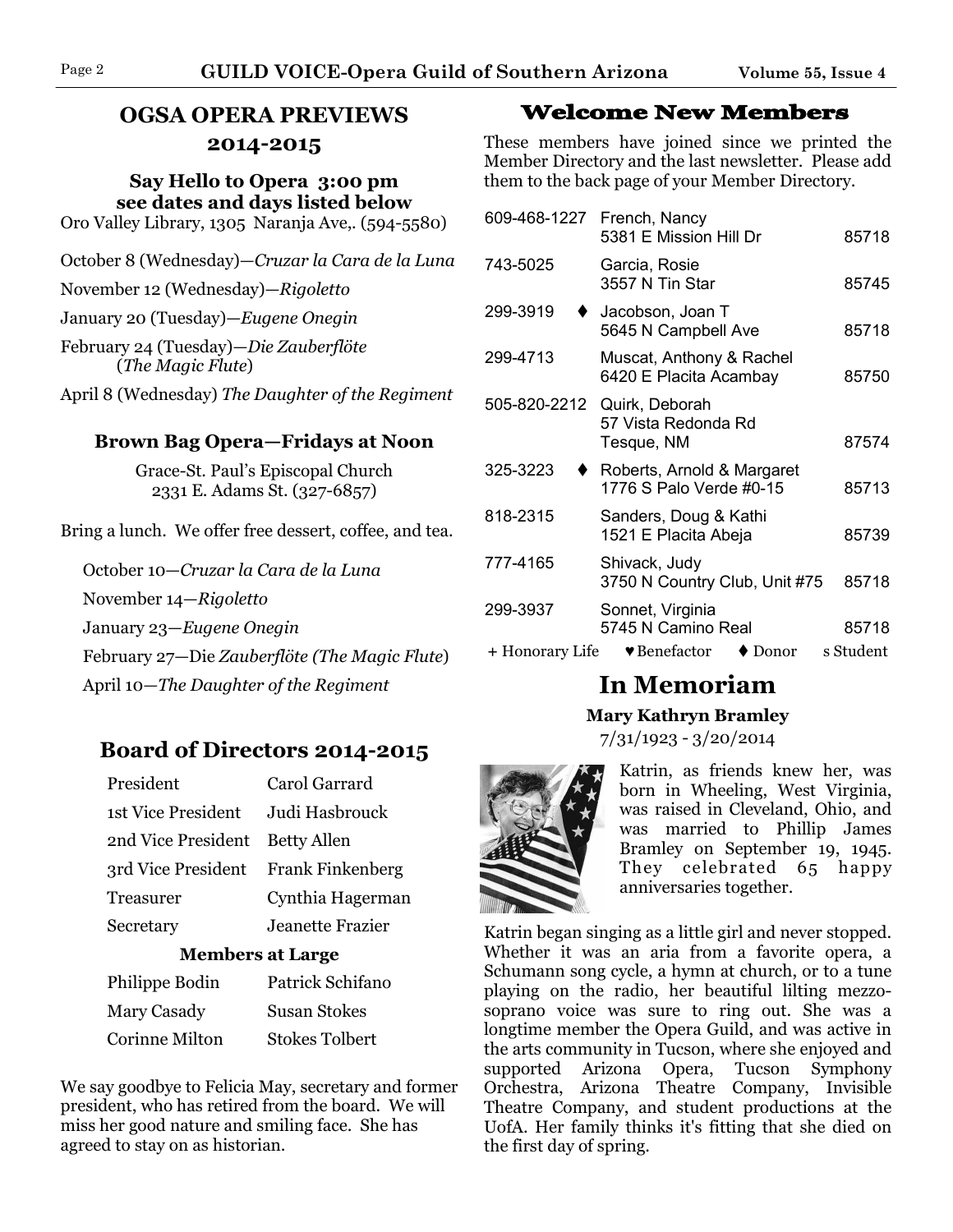## *President's Message:*

# A Banner Year for the Opera Guild

This past season has been incredibly memorable for the Opera Guild. I'd like to share some of our achievements.

Our new website is up and running—please visit us at **azogsa.org**. You can see photos and videos, and hear all the *Quest for the Best* arias since 2011!

We have more than 154 members for the first time.

Arizona Opera gave us a \$1,000 contribution to fund the top undergraduate prize at *Quest for the Best*.

115 guests attended *Quest for the Best,* a new high.

\$9,650 was awarded to the *Quest* winners.

\$6,000 in scholarship aid was given in the fall of 2013. Each of the following received \$2,000:

- ∗ James Austin, tenor, sophomore, working on a bachelor's degree.
- ∗ Jenina Gallaway, soprano, working on her doctor of musical arts degree in vocal performance.
- ∗ Leah Williams, soprano, graduating this month with a doctor of musical arts.

\$4,500 in grants was given to help University of Arizona students attend summer study programs. The winners are:

- ∗ Kaitrin Cunningham, \$500 to attend La Musica Lirica, Novafeltria, Italy. She has been cast as Bianca in their opera, *La Rondine*.
- ∗ Clare Demer, \$500, to attend the Aspen Music Festival and School, Aspen, CO.
- ∗ Ariana Iniguez, \$500 to attend the Saarburg International Music Festival and School, Germany.
- ∗ Mary Keck, \$500 to attend a summer program at the International Summer Music Institute in Naples, Italy.
- ∗ Sun-Young Lee, \$1000, to attend La Musica Lirica, Novafeltria, Italy. She is cast in the leading role of Lisette in *La Rondine*.
- ∗ Ivette Ortiz, \$500 to attend a summer opera program.
- ∗ Dori Smith, \$1000 to attend the Vancouver International Song Institute in Vancouver, B.C.

The School of Music featured *Quest for the Best* in their 2013-14 brochure, *Music on Campus*, which generated much-appreciated publicity.

Our member coffee in January of 2014, on a French theme to tie in to *La bohème*, was a huge success, and ten new members joined at the event. Judi Hasbrouck and Felicia May were co-hostesses, and Susan Stokes and Jenina Gallaway sang beautifully.

None of this could have happened without the hard work of the Opera Guild board. Attendance at our previews wonderful, and we are bursting at the seams. (Be sure to come early.) Many thanks go to Philippe Bodin, Betty Allen, and Susan Stokes, who form the crucial previews committee. Frank Finkenberg and his committee did an outstanding job for *Quest*, and Patrick Schifano is much to be thanked as membership chair. Cindy Hagerman is our indispensable treasurer, and also puts out the newsletter. Judi Hasbrouck has done a wonderful job at publicity! We are sadly losing Felicia May as our recording secretary, but she will continue to be our indispensable historian. We welcome Jeanette Frazier as our newest board member and new recording secretary. And the grants and awards committee of Philippe Bodin, Stokes Tolbert, and Betty Allen have done a huge job magnificently.

With over \$20,000 given to students through our *Quest*  prizes, scholarships, and summer grants, we are the largest private donor to the University of Arizona School of Music for 2013-2014.

Our relationship with the School of Music is richer and stronger since David Ward was named Interim Opera Theatre Director. The two productions he oversaw, *Die Fledermaus* in the fall, and *Die Zauberflöte* in the spring, were sellouts. A flyer about OGSA was inserted in each program, for which we are very grateful.

Next fall we will have a field trip organized by Judi Hasbrouck. We will travel by motor coach on October 16th to the Musical Instrument Museum in Phoenix. Please mark your calendar for that, and for the twelfth annual *Quest for the Best*, which will be held March 28, 2015, again at Holsclaw Hall.

Please remember to renew by July 1st, either on our website or by mail to Patrick Schifano, and consider adding a contribution on top of your membership. We want to give out at least as much money next year as we did this year!

Next year will again be filled with wonder and joy as we continue to assist these great Southern Arizona student opera singers—a fulfillment of our promise that we at the Opera Guild never age. We "youthen."

With warmest thanks to all of you,

Carol Garrard, President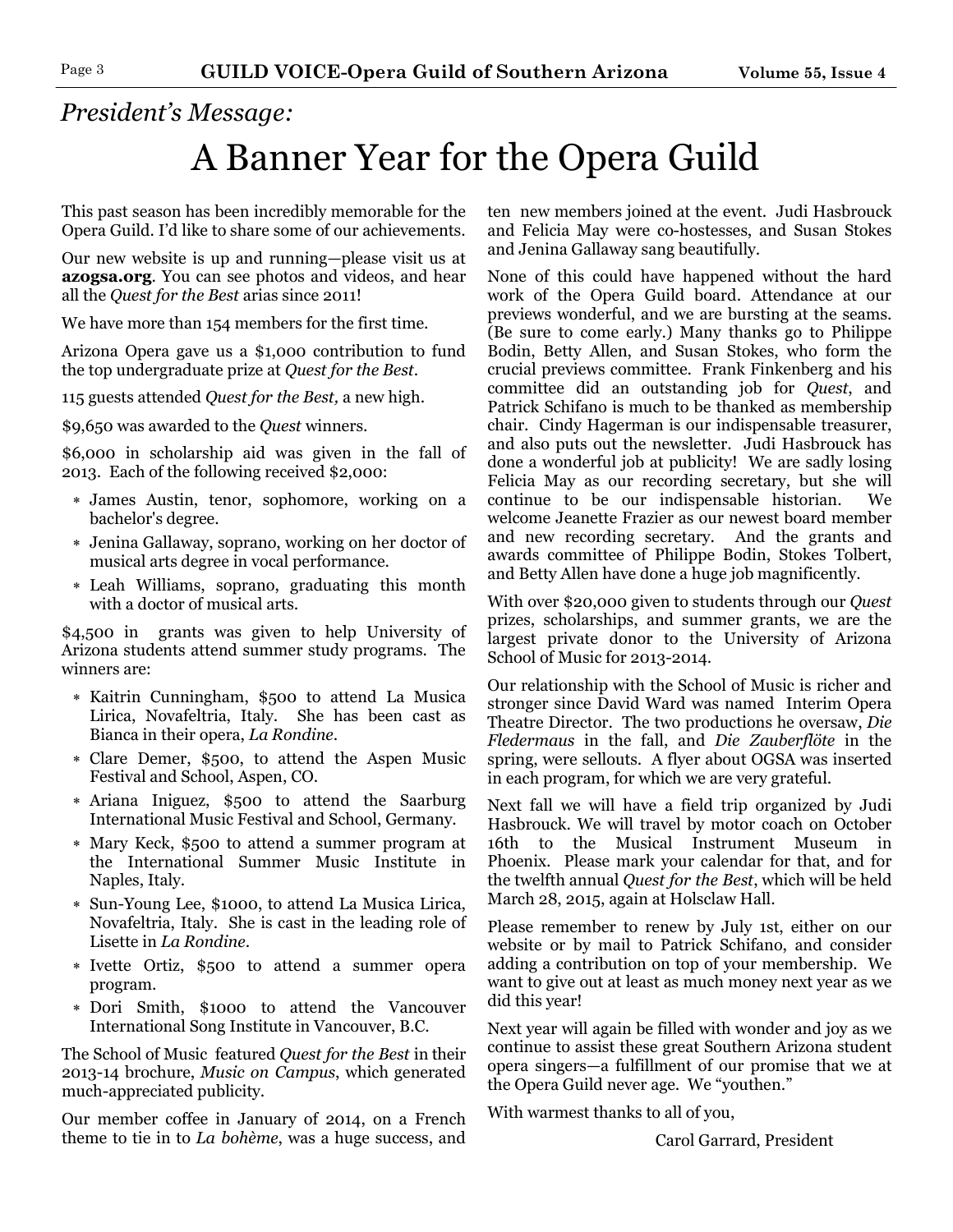### *Membership Matters:*  **Join or Renew Online**

It's time to renew! You can now securely pay your dues by credit or debit card on our newly redesigned website, **azogsa.org**. You can also add an extra donation if you wish. Just click on **Join or Renew Now!** and fill out the membership form.

After you submit your data, record your card info on the next screen. This info is transmitted securely to PayPal, a widely used credit card processor. You do not need to have a PayPal account, and there is no extra charge to you. Your card info is never seen or stored by OGSA.

### **NAME TAGS FOR OGSA MEMBERS**

Have you noticed the magnetic name tags worn by current and past board members at our events? OGSA members can order them as well, and proudly show that you belong. Just contact the company that makes them, Badgeman. They do not take phone orders; you may visit their website, **w w w . b a d g e m a n a z . c o m** , o r e m a i l **info@badgemanaz.com**. The cost is about \$15.



### **Student Reaction to Met HD Program**

Each year the Opera Guild purchases tickets to several Metropolitan Opera HD performances shown in theaters here in Tucson. These tickets are then given to students so that they may enjoy some of the world's best opera performances. Here is one student's comment after seeing one of these operas.

#### *Hello!*

*I wanted to thank you so much for the tickets to see La Boheme! I love these performances and I had never seen the full production of the opera (only heard the great arias from it). It was a real treat and thanks to you I saved money!* 

*Thank you for giving me this great opportunity, I really appreciated it.* 

*Thank you, Erin McMullen* 

### *THANK YOU, THANK YOU!*

We receive many notes of thanks from students who receive scholarships, awards, and grants. We want to share some of these with our membership, without whom none of this would be possible.

*"I am a grateful recipient of an Honorable Mention award at Quest for the Best and must say how very humbled I am by your kindness and your enthusiasm for opera students. This supportive community has been a wonderful surprise for this jaded East Cost singer. Opera is alive and well in Southern Arizona because of you!"* 

*"It is rare for young singers to get many performance chances, and difficult times only make the arts more difficult to support … I've immediately noticed the great support in this area, especially from the Opera Guild. We at the university are incredibly lucky to have your support, even more than the monetary award, the chance to perform for an audience is absolutely priceless. Thank you"* 

*"Thank you for the support given to me during my studies at the U of A. The Quest for the Best award money helped tremendously when I sang with the Music Lirica in Italy last summer. The scholarship award from OGSA sent me to Black Hills Summer Institute of the Arts where I performed in many roles. I have performed in multiple opera previews which have aided my school expenses and challenged my artistic and vocal abilities"* 

*"OGSA had so many thoughtful details for the singers at Quest for the Best, including water bottles in the dressing rooms and snacks and tea backstage. The reception was wonderful as always, and with the prize money I was able to put a down payment for La Musica Lirica in Italy where I will sing in "La Rondine" Thank you so much!"* 

*"It is always a pleasure singing for you. Thank you so much for your support and enormous generosity!"* 

*"Thank you so much for the grant for my summer music program! This has been a great help to me and it is making my trip so much more manageable. Thank you for your generosity and kindness."*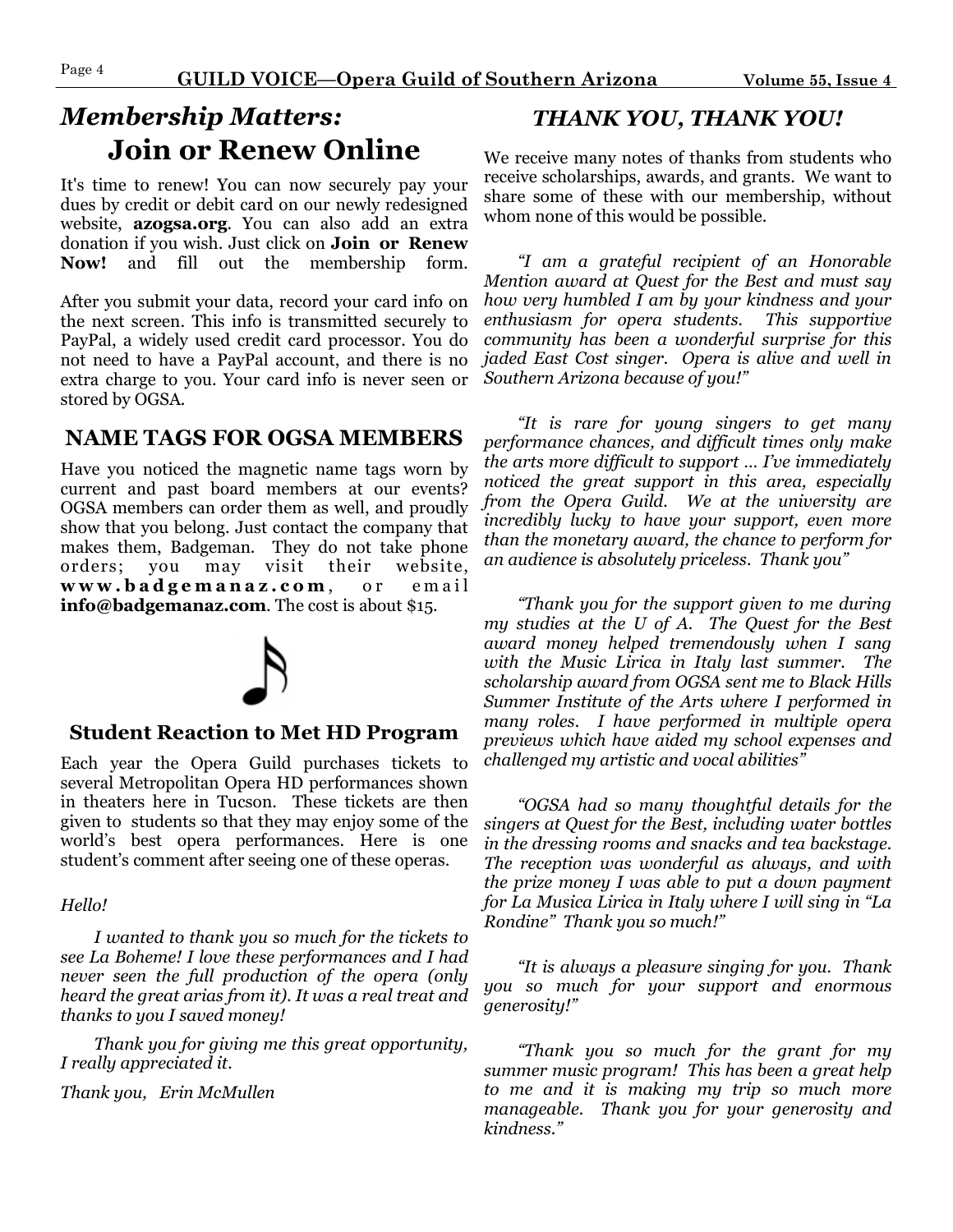### *Operatic Events Not to Be Missed:*

### **UA Opera Theater**

**2014-2015 Season** 

### **FALL PRODUCTION:**

#### **Friday, Saturday and Sunday, November 14-16**

#### **An Evening of Intermezzi**

Gluck: *L'Ivrogne corrigé* (The Reformed Drunkard) (1760), *in French with English dialogue* 

### Mozart: *Der Schauspieldirektor* (The

Impresario) (1786), *in German with English dialogue* 

Haydn: *La canterina* (The Songstress, or The Diva) (1767), *in Italian* 

Before *Le nozze di Figaro, Il barbiere di Siviglia* and *L'elisir d'amore*, there was the Intermezzo. These short comic operas, the first *opere buffe*, were performed between the acts of the longer, more formal *opera seria*. These three great composers all wrote intermezzi for the nobility supporting them**—** Haydn for the Esterhazys at Eisenstadt, Gluck for Vienna's Burgtheater, while Mozart wrote his as part of a competition with his rival Salieri.



### **SPRING PRODUCTION:**

### **Friday, Saturday and Sunday, April 10-12**

### **An Italian Double-Bill**

Menotti: *The Medium* (1947), *in English* 

A short two-act dramatic opera commissioned by Columbia University. The Broadway production took place on May 1, 1947, at the Ethel Barrymore Theater.

### Puccini: *Il tabarro* (The Cloak) (1916), *in Italian*

A one-act opera with the libretto by Giuseppe Adami taken from *La houppelande* by Didier Gold. The debut took place on 14 December 1928 at the Metropolitan in New York .

### **Opera at Reel Arts 6 Theater**

292-2430 4690 N. Oracle Rd, Tucson

**www.reelarts6.com** Filmed performances at the Royal Opera House

**Admission: Adults \$17 / Seniors & Students \$15** 

#### **Thursday, June 19 only**

*La Traviata,* with Renée Fleming 6:30 p.m.

**Saturday, June 28 only**

*La Traviata,* with Renée Fleming 10:30 a.m.

**Thursday, July 24 only** *Manon Lescaut,* with Kristine Opolais and Jonas Kaufmann (time TBA)

**Saturday, August 2 only**

*Manon Lescaut,* with Kristine Opolais and Jonas Kaufmann (time TBA)

### **October 16, 2014 The Musical Instrument Museum 8:30 a.m. to 6:30 p.m.**

Travel with the Opera Guild of Southern Arizona to Phoenix and "the world's only global musical instrument museum." Learn more at **mim.org.** 

\$85 per person for members (\$95 non-members) includes roundtrip transportation by motor coach and admission to the Musical Instrument Museum.

Optional transportation to Desert Ridge Marketplace

Part of the cost is a tax-deductible donation to OGSA

**Reserve your seat** by contacting Judi Hasbrouck  $(520)$  906 3792; judihasbrouck@aol.com

### **Saturday, March 28, 2015**  *Quest for the Best*

Holsclaw Hall, UA Music Building

Southern Arizona's best undergraduate and graduate voice students will once more compete for cash awards to further their education, *and you the audience are the judges!* Afterward, enjoy wine and hors d'oeuvres, and chat with these exciting young artists. Special discounts are available to students and Fine Arts faculty.